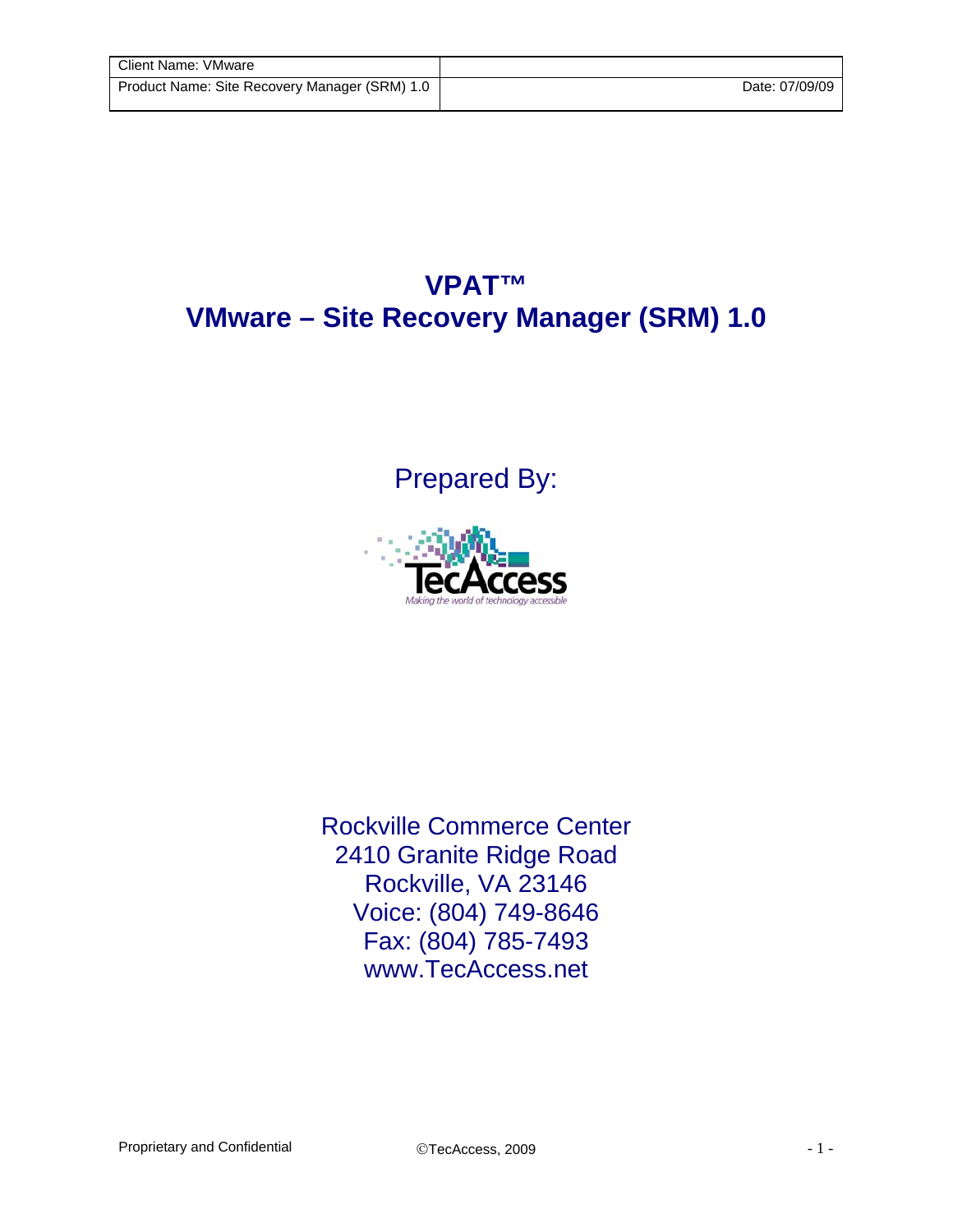## **VPAT**

**Product**: VMware - Site Recovery Manager (SRM) 1.0 **Contact for more information:** http://www.vmware.com **Date:** June, 2009

Ī

| <b>Summary of Voluntary Product Accessibility Template</b>                      |                                              |                                                                 |
|---------------------------------------------------------------------------------|----------------------------------------------|-----------------------------------------------------------------|
| <b>Criteria</b>                                                                 | <b>Supporting</b><br><b>Features</b>         | <b>Remarks and Explanations</b>                                 |
| Section 1194.21 Software<br><b>Applications and Operating</b><br><b>Systems</b> | <b>Supports</b><br>with<br><b>Exceptions</b> | Please reference to the attached<br>1194.21 section.            |
| Section 1194.22 Web-based<br>Internet Information and<br>Applications           | <b>Not</b><br>Applicable                     |                                                                 |
| Section 1194.23<br><b>Telecommunications Products</b>                           | <b>Not</b><br>Applicable                     |                                                                 |
| Section 1194.24 Video and<br><b>Multimedia Products</b>                         | <b>Not</b><br>Applicable                     |                                                                 |
| Section 1194.25 Self-contained,<br><b>Closed Products</b>                       | <b>Not</b><br>Applicable                     |                                                                 |
| Section 1194.26 Desktop and<br><b>Portable Computers</b>                        | <b>Not</b><br>Applicable                     |                                                                 |
| Section 1194.31 Functional<br>Performance Criteria                              | <b>Supports</b><br>with<br><b>Exceptions</b> | Please reference the attached<br>1194.21, and 1194.31 sections. |
| Section 1194.41 Information,<br>Documentation and Support                       | <b>Supports</b>                              | Please reference the attached<br>1194.41 section                |

| <b>Supporting Features (second column on VPAT)</b> |                                                                                                                                                                                  |  |
|----------------------------------------------------|----------------------------------------------------------------------------------------------------------------------------------------------------------------------------------|--|
| Supports                                           | Use this language when you determine the product<br>fully meets the letter and intent of the Criteria.                                                                           |  |
| <b>Supports with Exceptions</b>                    | Use this language when you determine the product<br>does not fully meet the letter and intent of the<br>Criteria, but provides some level of access relative<br>to the Criteria. |  |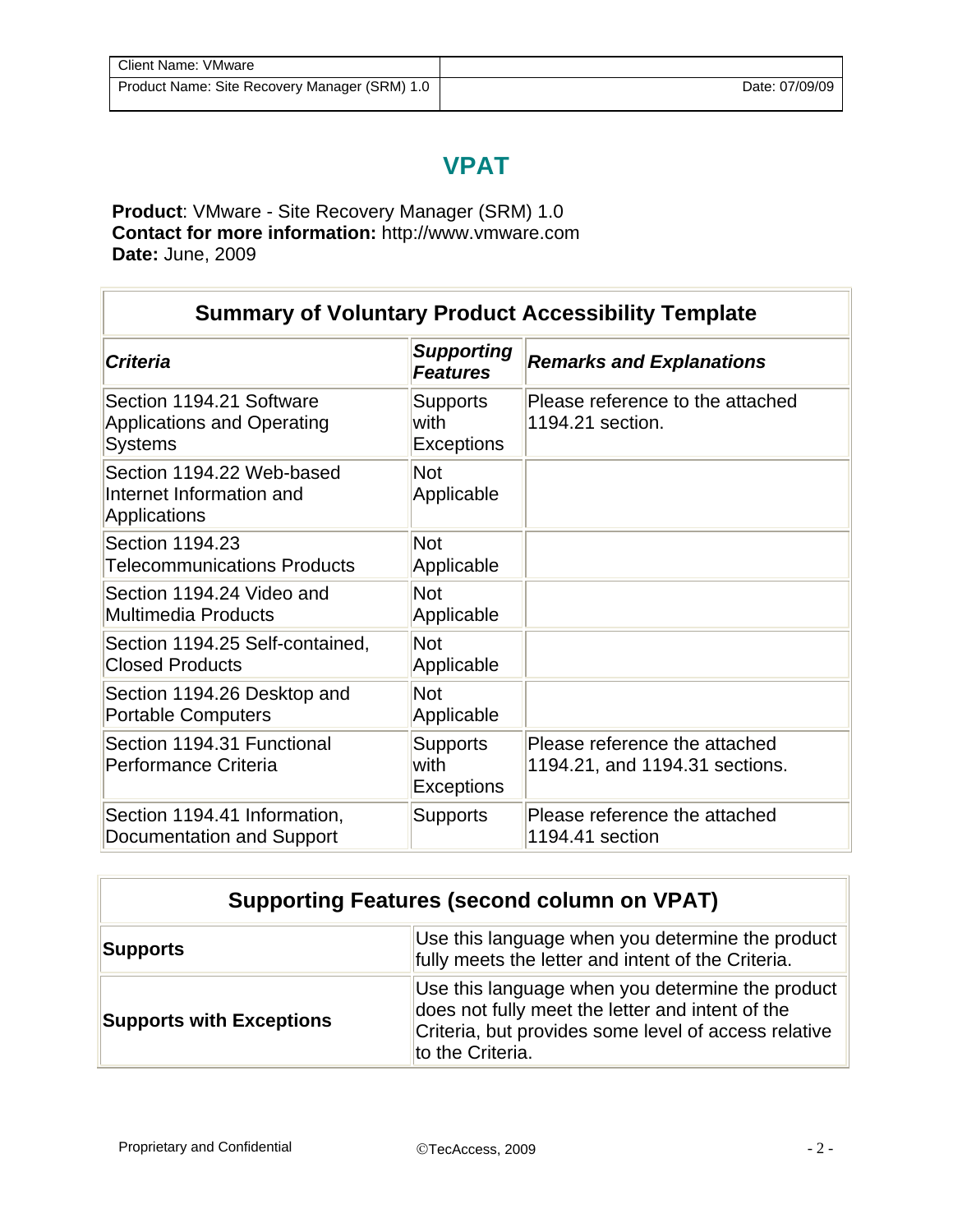| Client Name: VMware                           |                |
|-----------------------------------------------|----------------|
| Product Name: Site Recovery Manager (SRM) 1.0 | Date: 07/09/09 |

| <b>Supports through Equivalent</b><br><b>Facilitation</b>                  | Use this language when you have identified an<br>alternate way to meet the intent of the Criteria or<br>when the product does not fully meet the intent of<br>the Criteria.                                                                                                                                                                  |
|----------------------------------------------------------------------------|----------------------------------------------------------------------------------------------------------------------------------------------------------------------------------------------------------------------------------------------------------------------------------------------------------------------------------------------|
| <b>Supports when combined with</b><br><b>Compatible AT</b>                 | Use this language when you determine the product<br>fully meets the letter and intent of the Criteria when<br>used in combination with Compatible AT. For<br>example, many software programs can provide<br>speech output when combined with a compatible<br>screen reader (commonly used assistive<br>technology for people who are blind). |
| <b>Does not Support</b>                                                    | Use this language when you determine the product<br>does not meet the letter or intent of the Criteria.                                                                                                                                                                                                                                      |
| <b>Not Applicable</b>                                                      | Use this language when you determine that the<br>Criteria do not apply to the specific product.                                                                                                                                                                                                                                              |
| <b>Not Applicable - Fundamental</b><br><b>Alteration Exception Applies</b> | Use this language when you determine a<br>Fundamental Alteration of the product would be<br>required to meet the Criteria (see the access board<br>standards for the definition of "fundamental<br>alteration").                                                                                                                             |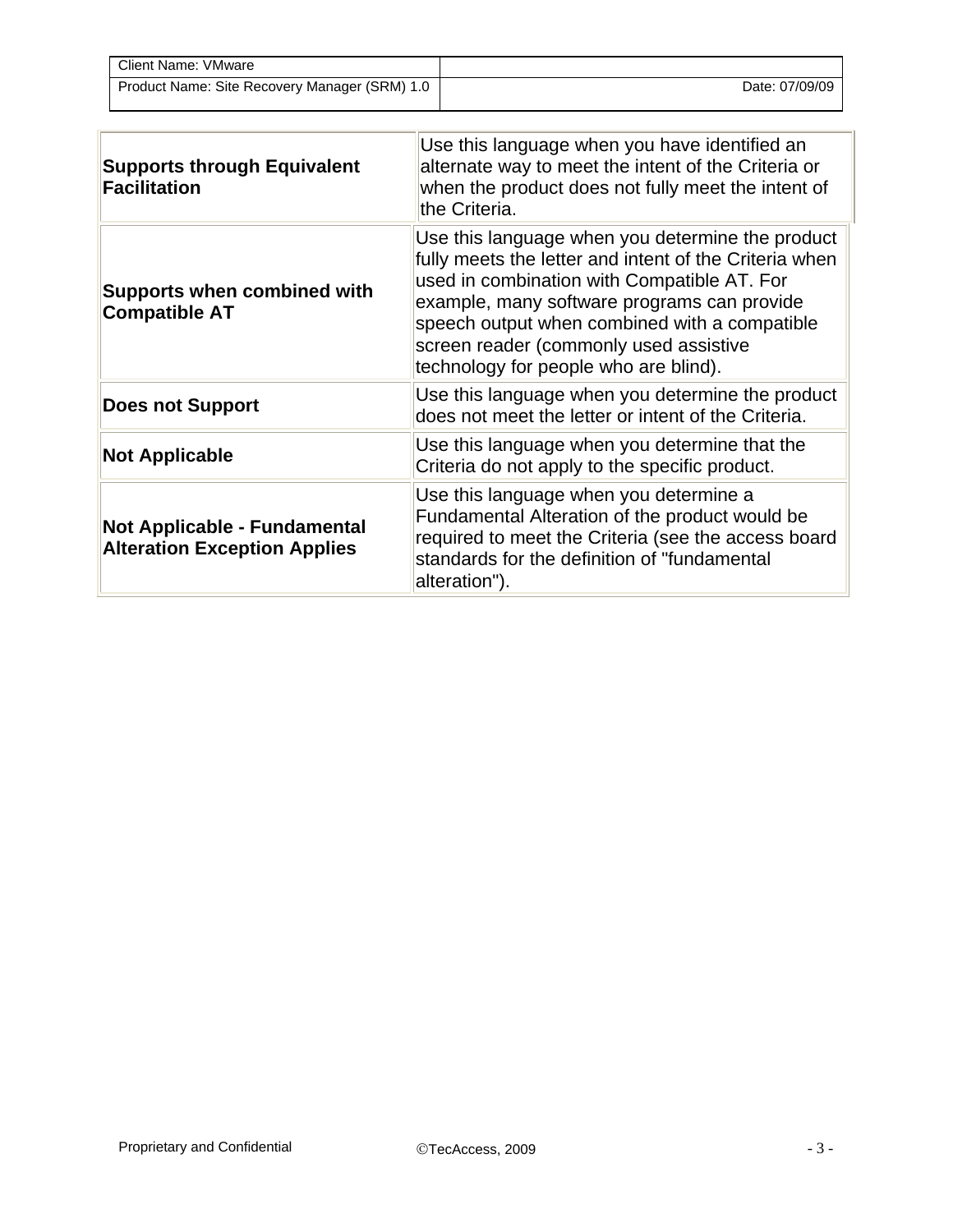| Client Name: VMware                           |                |
|-----------------------------------------------|----------------|
| Product Name: Site Recovery Manager (SRM) 1.0 | Date: 07/09/09 |

| 1194.21 Software Applications and Operating Systems                                                                                                                                                                                                                                                                                                                                                                                                                                                                                                                                               |                                              |                                                                                                                                                                                                                                                                                                                                                                                                                                                                                                                                                                                                                               |  |
|---------------------------------------------------------------------------------------------------------------------------------------------------------------------------------------------------------------------------------------------------------------------------------------------------------------------------------------------------------------------------------------------------------------------------------------------------------------------------------------------------------------------------------------------------------------------------------------------------|----------------------------------------------|-------------------------------------------------------------------------------------------------------------------------------------------------------------------------------------------------------------------------------------------------------------------------------------------------------------------------------------------------------------------------------------------------------------------------------------------------------------------------------------------------------------------------------------------------------------------------------------------------------------------------------|--|
| <b>Criteria</b>                                                                                                                                                                                                                                                                                                                                                                                                                                                                                                                                                                                   | <b>Supporting</b><br><b>Features</b>         | <b>Remarks and explanations</b>                                                                                                                                                                                                                                                                                                                                                                                                                                                                                                                                                                                               |  |
| (a) When software is designed to<br>run on a system that has a<br>keyboard, product functions shall be<br>executable from a keyboard where<br>the function itself or the result of<br>performing a function can be<br>discerned textually.                                                                                                                                                                                                                                                                                                                                                        | <b>Supports</b><br>with<br><b>Exceptions</b> | The Windows based GUI allows a<br>good deal of keyboard accessibility.<br>Buttons in the main interface can be<br>reached via the tab key, menus can<br>be activated and chosen, and items<br>such as the "Hosts and Clusters" can<br>be used via the keyboard.<br>Exceptions do exist. The tabs in the<br>interfaces such as "Hosts and<br>Clusters" cannot be activated via the<br>keyboard, e.g., the "Datacenters,"<br>"Hosts,""Tasks and Events" and<br>"Alarms" tabs. While tabbing will<br>place focus on these buttons, they<br>cannot be activated via the Enter or<br>Space keys, which is the Windows<br>standard. |  |
| (b) Applications shall not disrupt or<br>disable activated features of other<br>products that are identified as<br>accessibility features, where those<br>features are developed and<br>documented according to industry<br>standards. Applications also shall<br>not disrupt or disable activated<br>features of any operating system<br>that are identified as accessibility<br>features where the application<br>programming interface for those<br>accessibility features has been<br>documented by the manufacturer of<br>the operating system and is<br>available to the product developer. | <b>Supports</b><br>with<br><b>Exceptions</b> | Site Recovery Manager 1.0 does<br>interrupt or disable assistive<br>technology or assistive technology<br>features.<br>See 1194.21 (a)                                                                                                                                                                                                                                                                                                                                                                                                                                                                                        |  |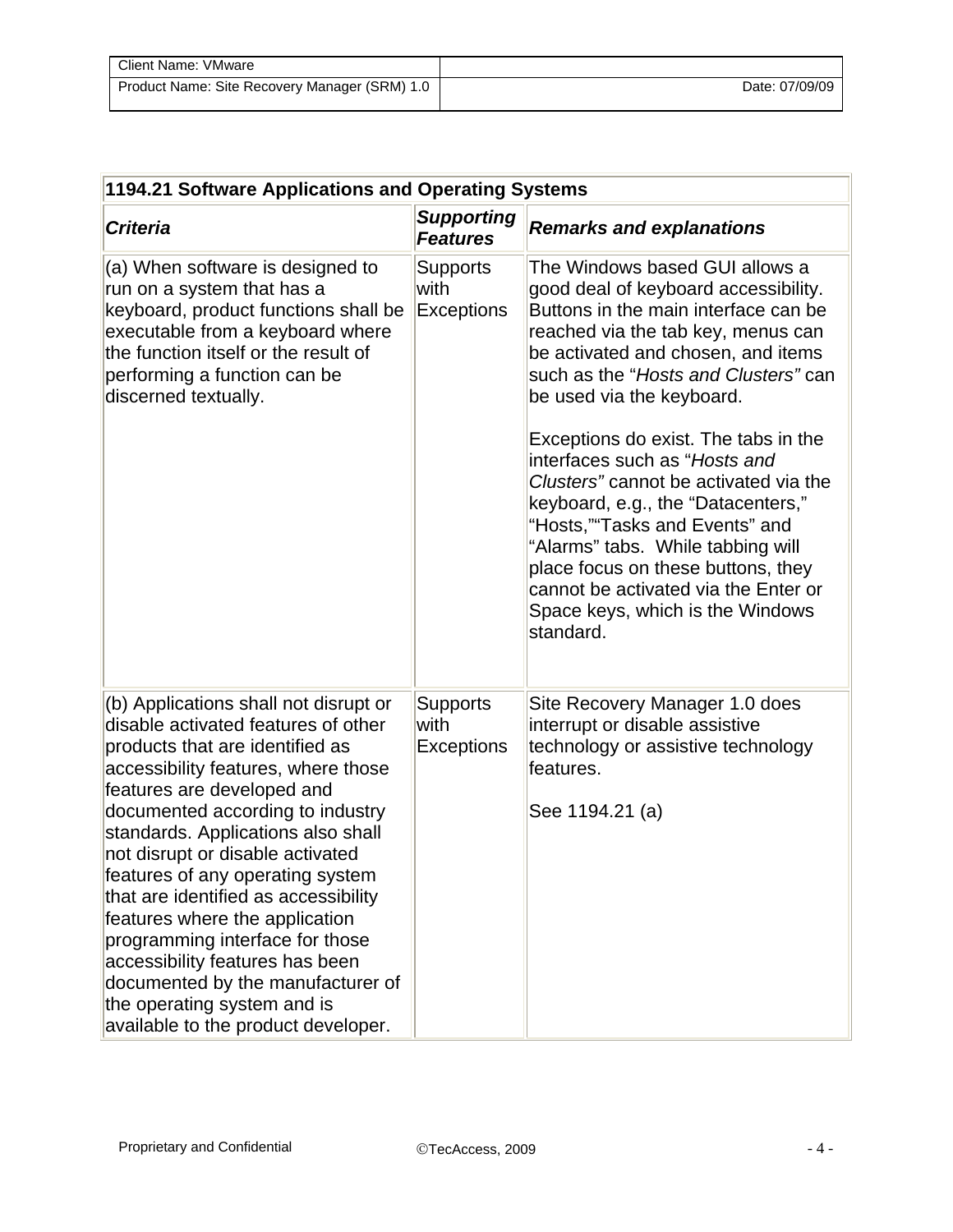| Client Name: VMware                           |                |
|-----------------------------------------------|----------------|
| Product Name: Site Recovery Manager (SRM) 1.0 | Date: 07/09/09 |

| (c) A well-defined on-screen<br>indication of the current focus shall<br>be provided that moves among<br>interactive interface elements as the<br>input focus changes. The focus shall<br>be programmatically exposed so<br>that Assistive Technology can track<br>focus and focus changes.                | <b>Supports</b><br>with<br><b>Exceptions</b> | Assistive technology can track focus<br>changes and determine what<br>interactive interface element has the<br>current focus in many cases. Focus<br>can also be tracked visually in some<br>cases.<br>However, the focus moves to areas<br>without text displayed on the screen<br>and they will be read aloud by screen<br>readers and do not represent items on<br>the screen. An example of this is on<br>the Configuration screen accessed<br>through the individual Hosts screen.<br>In addition the focus can become<br>locked on the screen. An example of<br>this is the locking of the focus on<br>selected screens such as the<br>Configuration screen.<br>See 1194.21 (a) and (b) |
|------------------------------------------------------------------------------------------------------------------------------------------------------------------------------------------------------------------------------------------------------------------------------------------------------------|----------------------------------------------|-----------------------------------------------------------------------------------------------------------------------------------------------------------------------------------------------------------------------------------------------------------------------------------------------------------------------------------------------------------------------------------------------------------------------------------------------------------------------------------------------------------------------------------------------------------------------------------------------------------------------------------------------------------------------------------------------|
| (d) Sufficient information about a<br>user interface element including the<br>identity, operation and state of the<br>element shall be available to<br>Assistive Technology. When an<br>image represents a program<br>element, the information conveyed<br>by the image must also be available<br>in text. | <b>Supports</b><br>with<br>Exceptions        | Many controls have sufficient<br>information for identifying them<br>including name, role, state and value<br>information provided through<br>Microsoft Active Accessibility (MSAA).<br>However, controls do exist that do not<br>have identifying information that<br>assistive technology can use.                                                                                                                                                                                                                                                                                                                                                                                          |
| $(e)$ When bitmap images are used to<br>identify controls, status indicators, or<br>other programmatic elements, the<br>meaning assigned to those images<br>shall be consistent throughout an<br>application's performance.                                                                                | Supports                                     | Image meaning is consistent.                                                                                                                                                                                                                                                                                                                                                                                                                                                                                                                                                                                                                                                                  |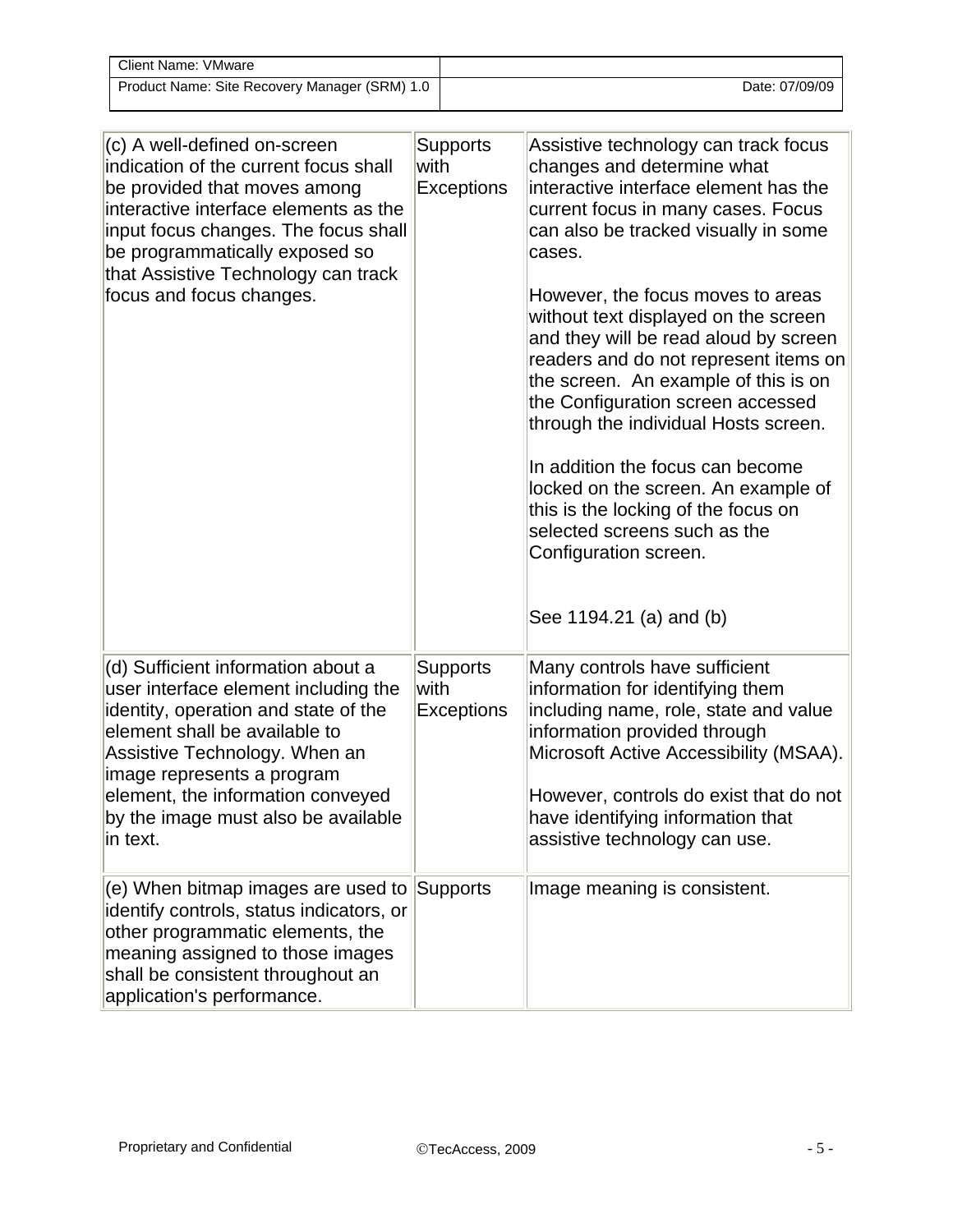| <b>Client Name: VMware</b>                    |                |
|-----------------------------------------------|----------------|
| Product Name: Site Recovery Manager (SRM) 1.0 | Date: 07/09/09 |

| (f) Textual information shall be<br>provided through operating system<br>functions for displaying text. The<br>minimum information that shall be<br>made available is text content, text<br>input caret location, and text<br>attributes.                        | <b>Supports</b><br>with<br><b>Exceptions</b> | Text is available through the operating<br>system and assistive technology can<br>read it in many cases, however there<br>are examples when text is not being<br>read or provided through operating<br>system functions.<br>See 1194.21 (d)                                                                                       |
|------------------------------------------------------------------------------------------------------------------------------------------------------------------------------------------------------------------------------------------------------------------|----------------------------------------------|-----------------------------------------------------------------------------------------------------------------------------------------------------------------------------------------------------------------------------------------------------------------------------------------------------------------------------------|
| (g) Applications shall not override<br>user selected contrast and color<br>selections and other individual<br>display attributes.                                                                                                                                | <b>Supports</b><br>with<br><b>Exceptions</b> | Site Recovery Manager 1.0 does not<br>honor or extend all Windows high<br>contrast or large font settings.                                                                                                                                                                                                                        |
| (h) When animation is displayed, the<br>information shall be displayable in at<br>least one non-animated presentation<br>mode at the option of the user.                                                                                                         | <b>Not</b><br>Applicable                     | Animation is not used.                                                                                                                                                                                                                                                                                                            |
| (i) Color coding shall not be used as<br>the only means of conveying<br>information, indicating an action,<br>prompting a response, or<br>distinguishing a visual element.                                                                                       | <b>Supports</b><br>with<br>exceptions        | The page tabs are displayed in a dark<br>grey and the currently selected tab is<br>white without any text equivalent.                                                                                                                                                                                                             |
| (j) When a product permits a user to<br>adjust color and contrast settings, a<br>variety of color selections capable of<br>producing a range of contrast levels<br>shall be provided.                                                                            | <b>Not</b><br>Applicable                     | The Windows based GUI does not<br>permit a user to adjust color or<br>contrast settings.                                                                                                                                                                                                                                          |
| (k) Software shall not use flashing or<br>blinking text, objects, or other<br>elements having a flash or blink<br>frequency greater than 2 Hz and<br>lower than 55 Hz.                                                                                           | <b>Supports</b>                              | Blinking and flashing does not occur<br>in the prohibited range.                                                                                                                                                                                                                                                                  |
| (I) When electronic forms are used,<br>the form shall allow people using<br>Assistive Technology to access the<br>information, field elements, and<br>functionality required for completion<br>and submission of the form,<br>including all directions and cues. | <b>Supports</b><br>with<br><b>Exceptions</b> | Many controls have sufficient<br>information for identifying them<br>including name, role, state and value<br>information provided through<br>Microsoft Active Accessibility (MSAA).<br>Some controls which are links or<br>buttons are not identified as<br>interactive interface elements through<br>the Role property of MSAA. |
|                                                                                                                                                                                                                                                                  |                                              | See 1194.21 (d) and (f)                                                                                                                                                                                                                                                                                                           |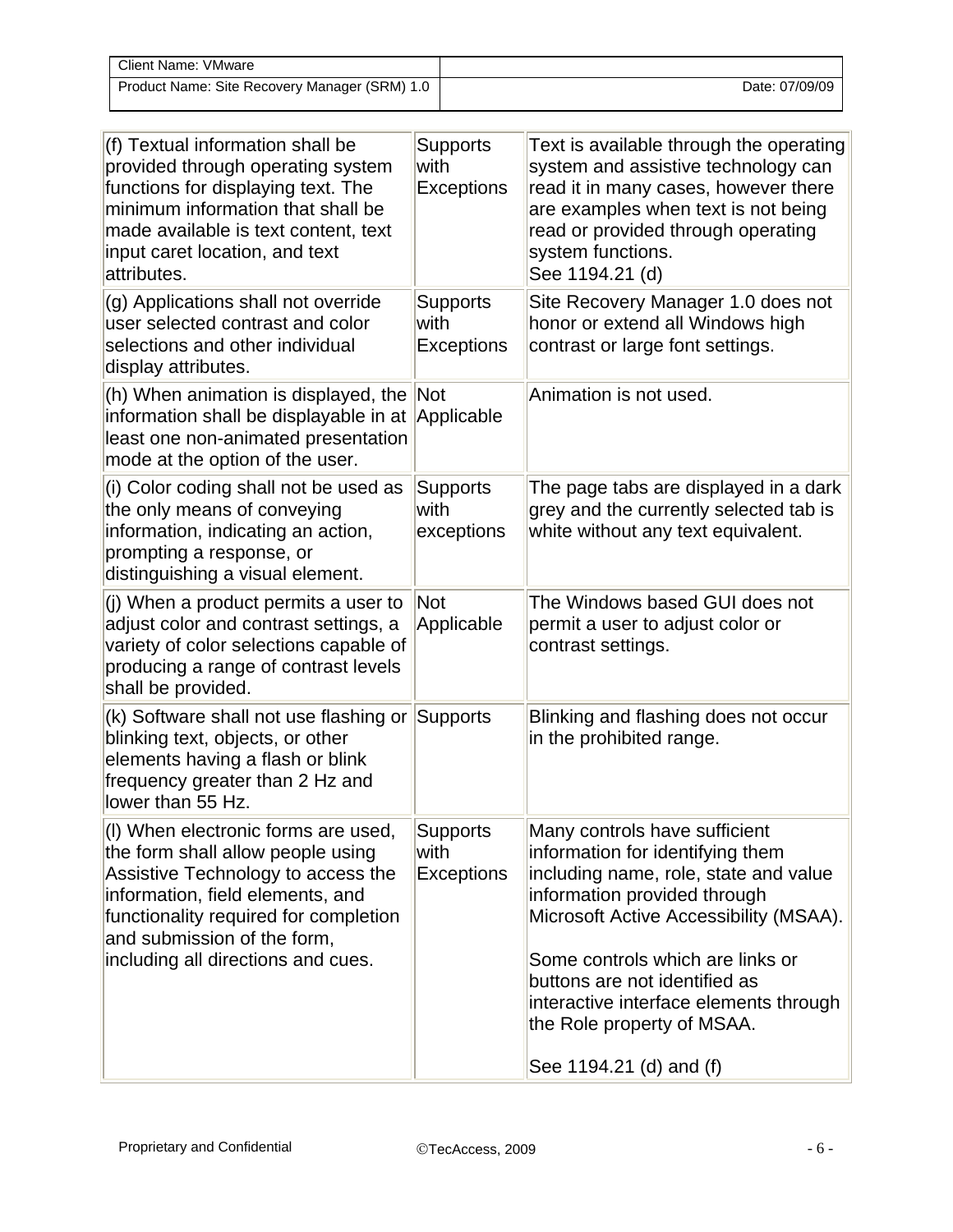| Client Name: VMware                           |                |
|-----------------------------------------------|----------------|
| Product Name: Site Recovery Manager (SRM) 1.0 | Date: 07/09/09 |

| 1194.31 Functional performance criteria                                                                                                                                                                                                                                                                                             |                                              |                                                                                                                                                                                                                                                                                                             |  |
|-------------------------------------------------------------------------------------------------------------------------------------------------------------------------------------------------------------------------------------------------------------------------------------------------------------------------------------|----------------------------------------------|-------------------------------------------------------------------------------------------------------------------------------------------------------------------------------------------------------------------------------------------------------------------------------------------------------------|--|
| <b>Criteria</b>                                                                                                                                                                                                                                                                                                                     | <b>Supporting</b><br><b>Features</b>         | <b>Remarks and explanations</b>                                                                                                                                                                                                                                                                             |  |
| (a) At least one mode of operation<br>and information retrieval that does<br>not require user vision shall be<br>provided, or support for assistive<br>technology used by people who are<br>blind or visually impaired shall be<br>provided.                                                                                        | <b>Supports</b><br>with<br><b>Exceptions</b> | Virtual Infrastructure - Site Recovery<br>Manager (SRM) 1.0 has some<br>limitations that do not allow full support<br>for screen reader assistive technology.<br>Please reference the included 1194.21<br>section for specific details.                                                                     |  |
| (b) At least one mode of operation<br>and information retrieval that does<br>not require visual acuity greater than<br>20/70 shall be provided in audio and<br>enlarged print output working<br>together or independently, or<br>support for assistive technology<br>used by people who are visually<br>impaired shall be provided. | <b>Supports</b><br>with<br>exceptions        | Screen magnifiers do work with Virtual<br>Infrastructure - Site Recovery Manager<br>(SRM) 1.0. Virtual Infrastructure - The<br>product does not honor all Windows<br>color and high contrast settings and<br>increased text size.<br>Please reference the included 1194.21<br>section for specific details. |  |
| (c) At least one mode of operation<br>and information retrieval that does<br>not require user hearing shall be<br>provided, or support for assistive<br>technology used by people who are<br>deaf or hard of hearing shall be<br>provided.                                                                                          | <b>Supports</b>                              | Hearing is not required.                                                                                                                                                                                                                                                                                    |  |
| (d) Where audio information is<br>important for the use of a product, at<br>least one mode of operation and<br>information retrieval shall be<br>provided in an enhanced auditory<br>fashion, or support for assistive<br>hearing devices shall be provided.                                                                        | <b>Not</b><br>Applicable                     | Audio is not present.                                                                                                                                                                                                                                                                                       |  |
| (e) At least one mode of operation<br>and information retrieval that does<br>not require user speech shall be<br>provided, or support for assistive<br>technology used by people with<br>disabilities shall be provided.                                                                                                            | <b>Supports</b>                              | User speech is not required.                                                                                                                                                                                                                                                                                |  |